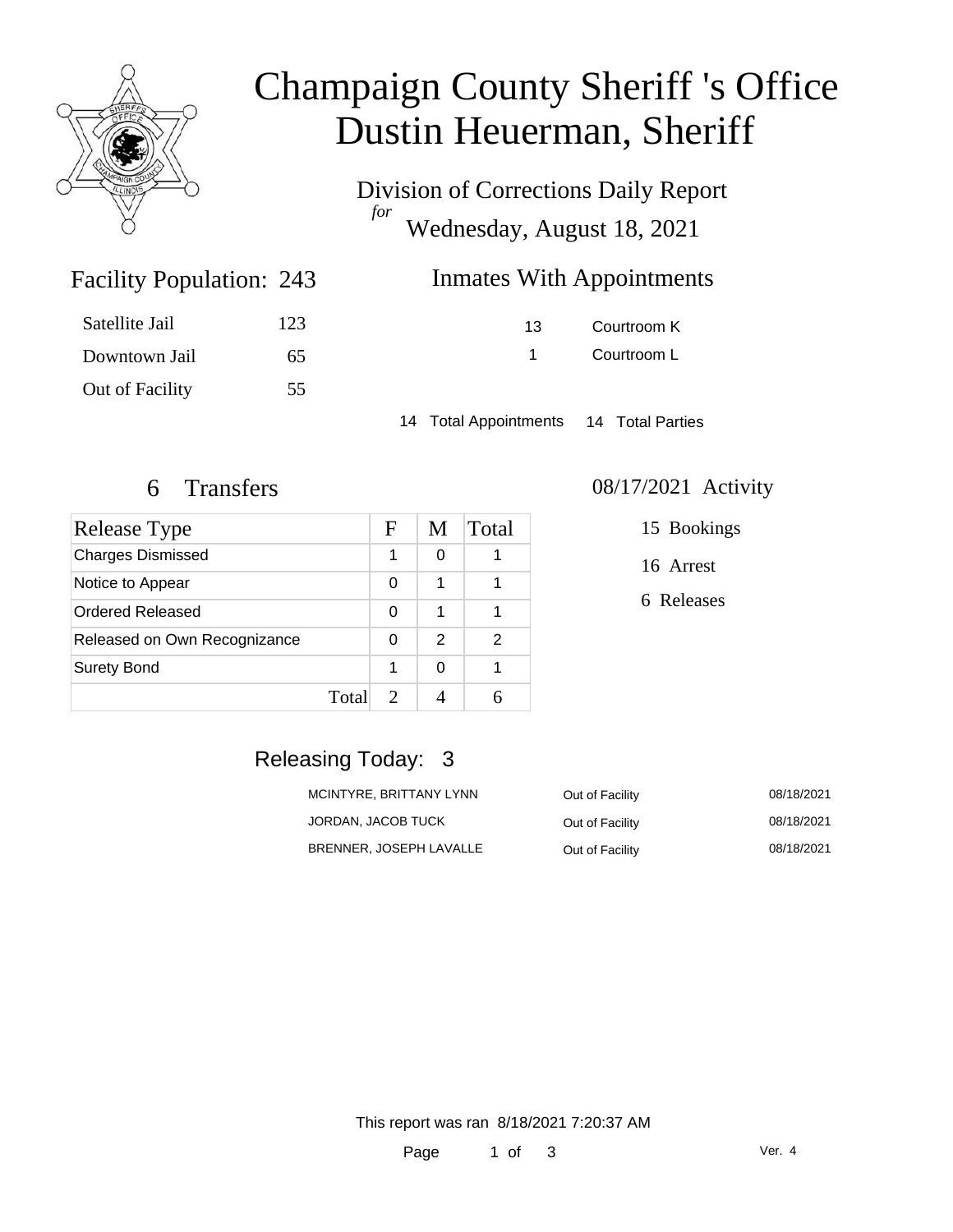

# Champaign County Sheriff 's Office Dustin Heuerman, Sheriff

Division of Corrections Daily Report *for* Wednesday, August 18, 2021

#### Custody Status Count

- Electronic Home Dentention 23
	- Felony Arraignment 11
		- Felony Other 3
	- Felony Pre-Sentence 5
		- Felony Pre-Trial 144
	- Felony Sentenced CCSO 10
	- Felony Sentenced IDOC 18
		- Hold Other 3
		- Hold Pre-Sentence 1
	- Misdemeanor Arraignment 4
		- Misdemeanor Pre-Trial 2
			- Petition to Revoke 4
			- Remanded to DHS 14
				- Traffic Pre-Trial 1
					- Total 243

This report was ran 8/18/2021 7:20:37 AM